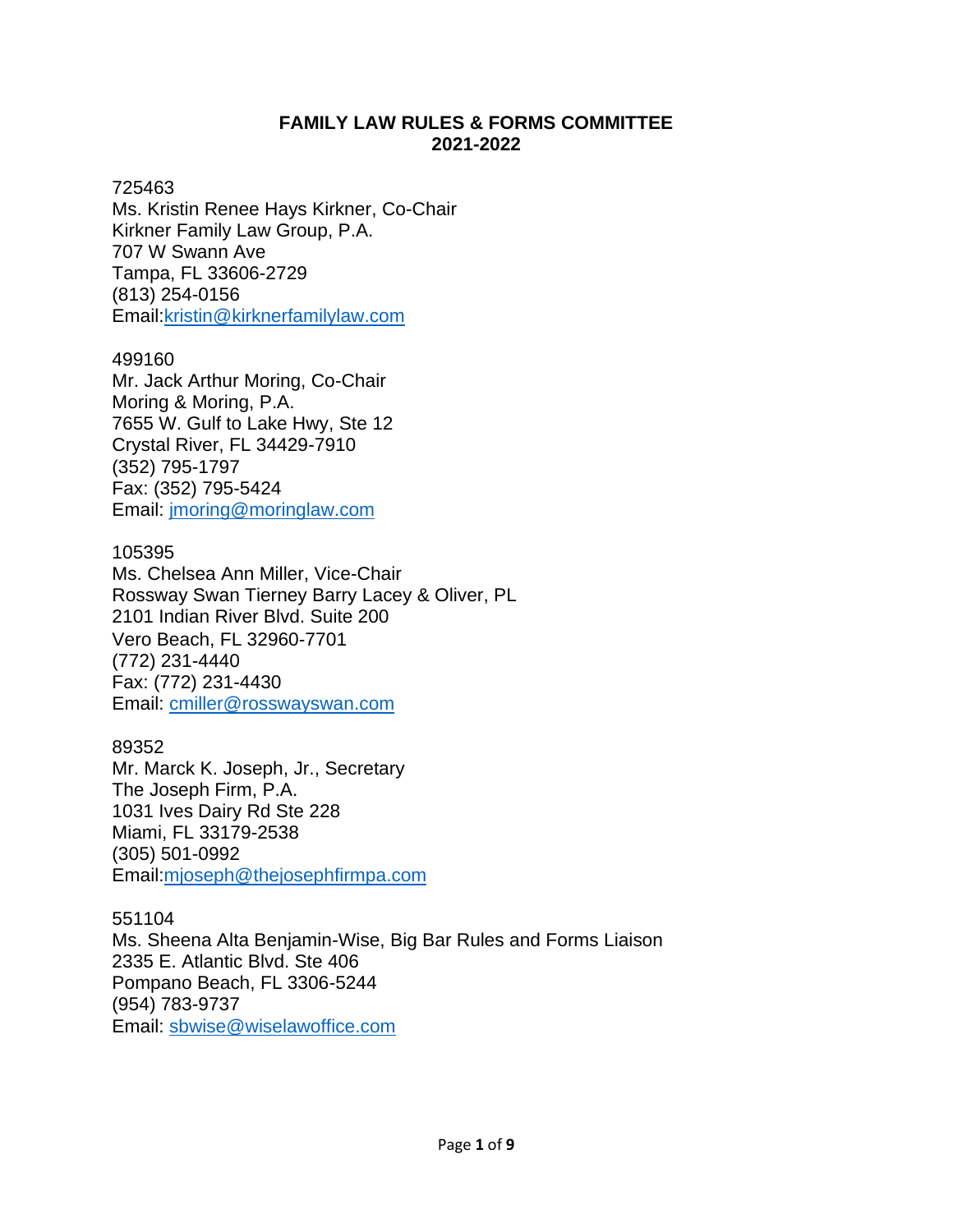109051 Ms. Trisha Pavelka Armstrong Sasser, Cestero & Roy, P.A. P.O. Box 2907 West Palm Beach, FL 33402-2907 (561) 689-4378 Email: [tarmstrong@sasserlaw.com](mailto:tarmstrong@sasserlaw.com)

056302 Ms. Lauren Alperstein Boies Schiller Flexner, LLP 2435 Hollywood Blvd. Hollywood, FL 33020-6605 (954) [924-0300](tel:954-924-0300) Fax: (954) 934-0311 Email: [lalperstein@bsfllp.com](mailto:lalperstein@bsfllp.com)

746576 Mr. Ronald L. Bornstein PO Box 540546 Greenacres, FL 33454-0546 (561) [641-7515](tel:561-641-7515) Email: [trialguy@aol.com](mailto:trialguy@aol.com)

92768 Ms. Rachel Borntreger 514 E College Avenue Tallahassee, FL 32301 (850) 694-1411 Email: [Rachel@borntregerlaw.com](mailto:Rachel@borntregerlaw.com)

1018876 Mr. Alexander Michael Bottone 1881 West Kennedy Blvd. Suite D Tampa, Florida 33606 (813) 225-1818 Email: [abottone@solomonlaw.com](mailto:abottone@solomonlaw.com)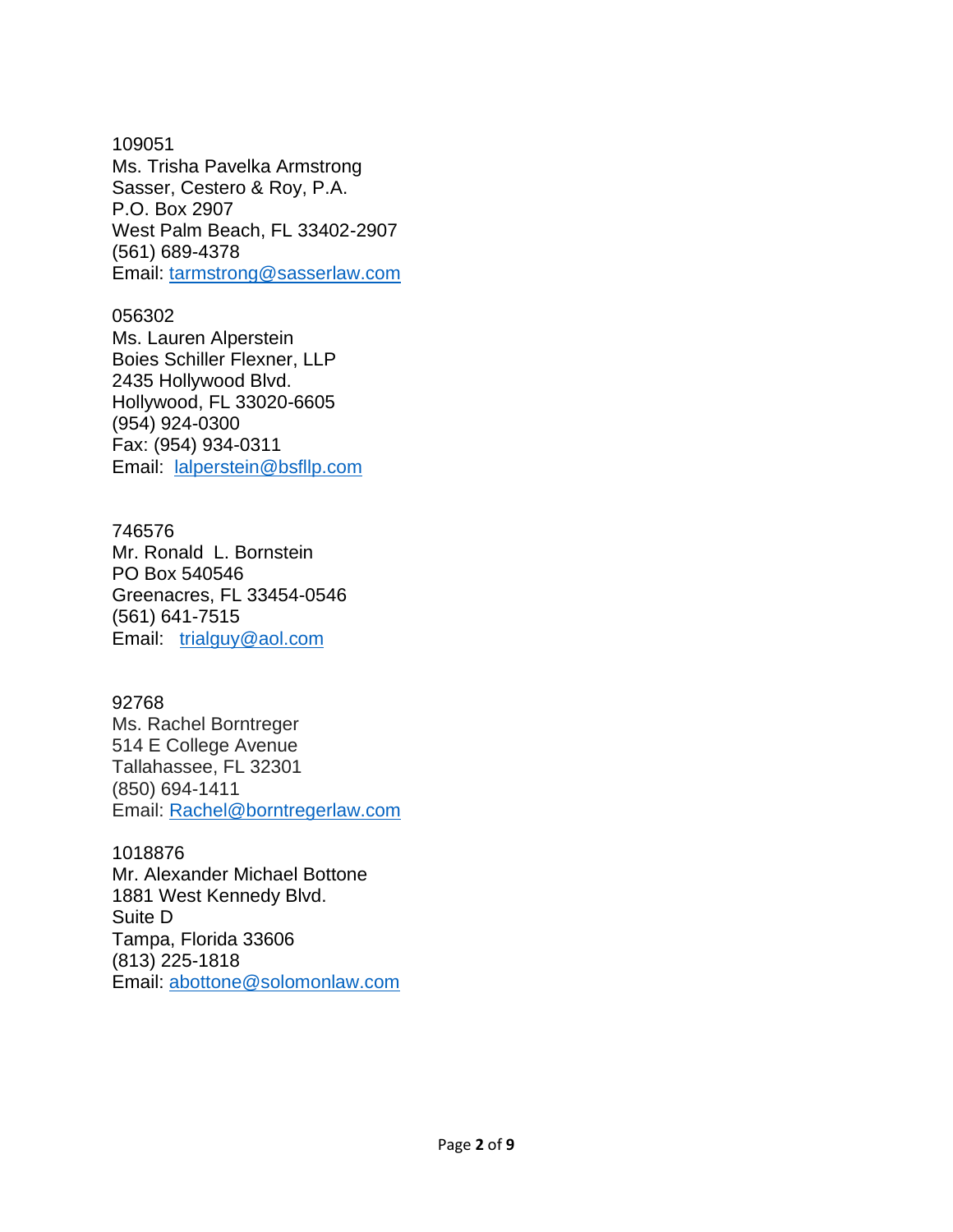852041 Lynn Britt, CPA 5850 Hiatus Road Ste G Fort Lauderdale, Florida 33351 (954) 319-2440 Email: [lynn@cpabritt.com](mailto:lynn@cpabritt.com)

103883 Ms. Livia Chaykin 12161 Ken Adams Way Suite 110-AA Wellington, Florida 33414 (561)515-5655 [livia@chaykinlaw.com](mailto:livia@chaykinlaw.com)

0621080 Ms. Elizabeth P. Davis 114 Bates Avenue SW Winter Haven, Florida 33880 (863) 875-6817 x3 Email: [davis@elizabethdavislaw.com](mailto:davis@elizabethdavislaw.com)

#### 643734

Mr. Reuben Alexander Doupé Coleman, Hazzard, Taylor, Klaus, Doupé 4099 Tamiami Trl N Ste 201 Naples, FL 34103-2769 (239) 298-5216 Email: [RDoupe@chtlegal.com](mailto:RDoupe@chtlegal.com)

16498 Ms. Valerie Y. Duane-Dray 3107 Stirling Road Suite 205 Fort Lauderdale, Florida 33312 (954) 527-8540 x 418 Email: [valerie@duanedraypa.com](mailto:valerie@duanedraypa.com)

105103

Mr. Cash Alexander Eaton Sasser, Cestero & Roy, P.A. PO Box 2907 West Palm Beach, FL 33402-2907 (561) [689-4378](tel:561-689-4378) Email[:ceaton@sasserlaw.com](mailto:ceaton@sasserlaw.com)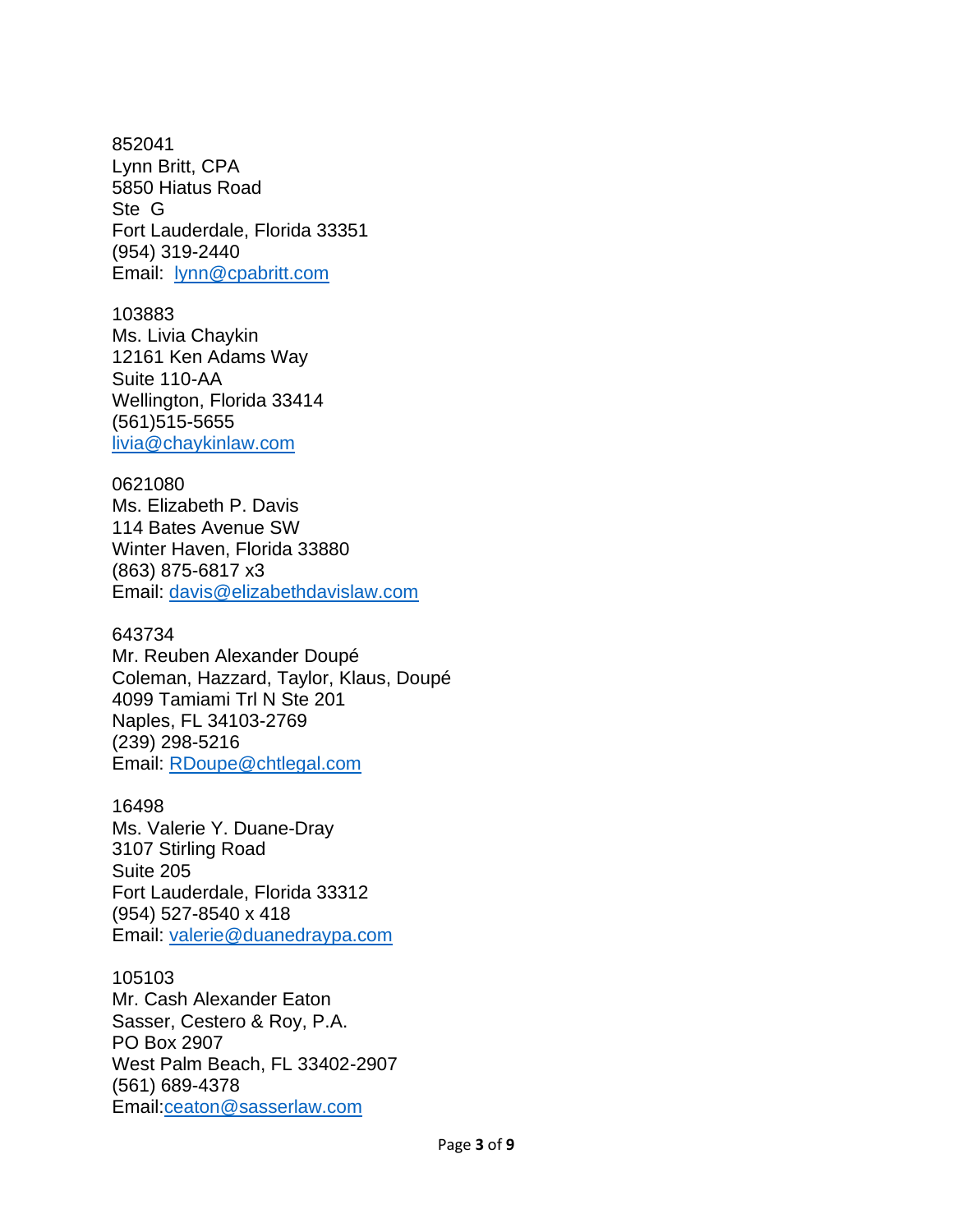637130 Mr. Anthony Meehan Genova 44 West Flagler Street Suite 2075 Miami, Florida 33130 (305) 379-6000 Fax (305) 675-0236 Email: [amg@genovafamilylaw.com](mailto:amg@genovafamilylaw.com)

592641 Ms. Jamie Girgenti Older, Lundy, Alveraze & Koch, P.A. 200 North Garden Ave Ste A Clearwater, FL 33755-4187 (727) 446-6248 Email: [ijgirgenti@olalaw.com](mailto:ijgirgenti@olalaw.com)

983055 Ms. Barbara Casey Goiran West Pasco Judicial Center 7530 Little Road New Port Richey, FL 34654-5598 (727) 847-8074 Email: [bgoiran@jud6.org](mailto:bgoiran@jud6.org)

137110 Ms. Pamela Marie Gordon Law Office Of Pamela M. Gordon, P.A. 3900 Hollywood Blvd Ste 302 Hollywood, FL 33021-6761 (954) [987-0824](tel:954-987-0824) Fax: (954) 987-0825 Email[:lawofficeofpamel@bellsouth.net](mailto:lawofficeofpamel@bellsouth.net)

507458 Ms. Tenesia Connelly Hall 100 E. Robinson St. Orlando, FL 32801-1602 (407) 841-8310 Email: [tchall@legalaidocba.org](mailto:tchall@legalaidocba.org)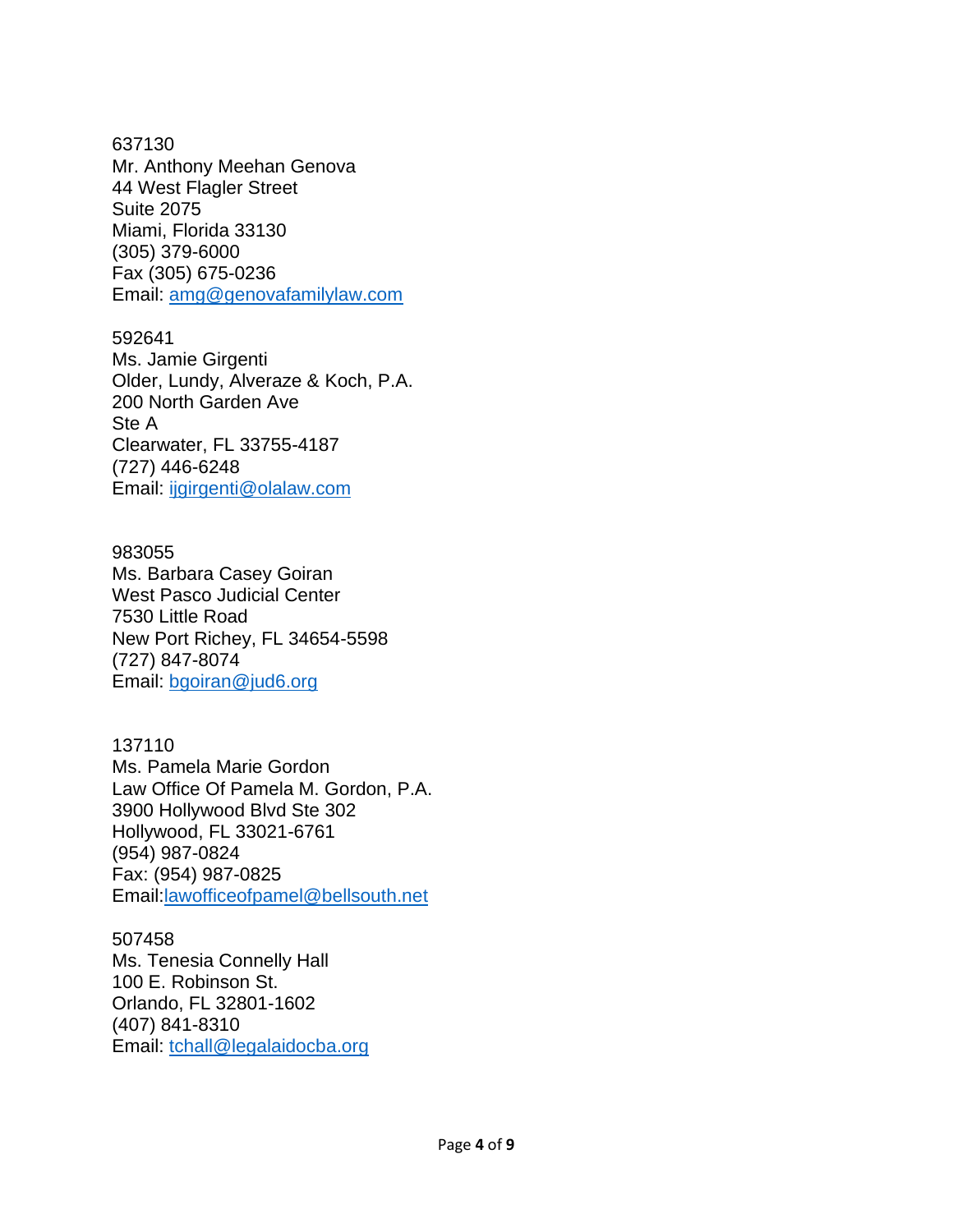671169 Ms. Melissa K. Hancock 2801 SW College Road Suite 8 Ocala, Florida 34474 Email: [melissa@ocalafamilylegal.com](mailto:melissa@ocalafamilylegal.com)

934127 Ms. Renee Safier Harris Law Offices of Renee Safier Harris, PLLC 2300 Glades Road Suite 460W Boca Raton, FL 33431-8571 (561) [404-9710](tel:561-404-9710) Email[:courtfilings@rsharrislaw.com](mailto:courtfilings@rsharrislaw.com)

66044 Ms. Lauren Ilvento 1231 E. Concord Street Orlando, Florida 32803 (407) 898-0747 Email: [lauren@yourorlandolawyer.com](mailto:lauren@yourorlandolawyer.com)

14419 Ms. Jamie Karas 851 Broken Sand Parkway NW #208 Boca Raton, Florida 33487 (561)-859-1479 Email: [jdfamilylawfirm@gmail.com](mailto:jdfamilylawfirm@gmail.com)

0474411 Ms. Jennifer Kipke Post Office Box 140397 Gainesville, Florida 32614 (352) 225-3044 Email: [jennifer@HKlawfl.com](mailto:jennifer@HKlawfl.com)

89788 Mr. Scott A. Levine 6550 N. Federal Highway Suite 220 Fort Lauderdale, Florida 33308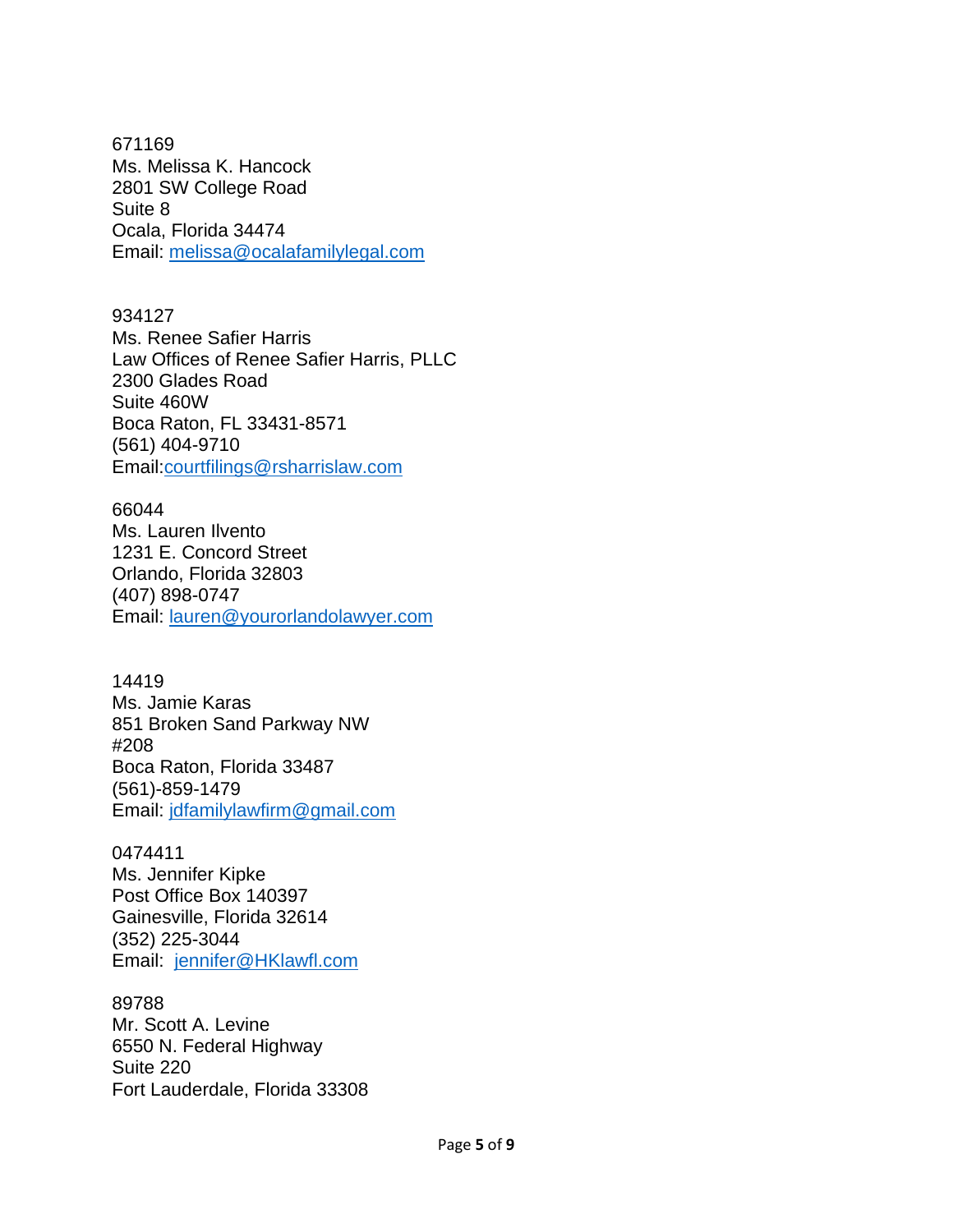(954) 587-2244 Email: [slevine@scottlevinepa.com](mailto:slevine@scottlevinepa.com)

101401 Ms. Rachel P. Licona 315 Court Street Room 436 Clearwater, Florida 33756 (727) 464-4970 Email: [rlicona@jud6.org](mailto:rlicona@jud6.org)

301467 Mr. Michael P. Logan 1550 Brickell Avenue A502 Miami, Florida 33129 (651) 308-7873 Email: [michael.pendary.logan@gmail.com](mailto:michael.pendary.logan@gmail.com)

244340 Ms. Kristi Beth Luna P.O. Box 380047 Jacksonville, FL 32205 (904) 387-3334 Email: blunajd@gmail.com

1002510 Ms. Alexandria Nicole Mederos 1 independent Drive Suite 2200 Jacksonville, Florida 32202 (904) 456-9127 [amederos@cordelllaw.com](mailto:amederos@cordelllaw.com)

1020250 Mr. Michael Anthony Mendoza Post Office Box 196922 Winter Springs, Florida 32719 (407) 603-9083 Email: [michael@mendozalawpa.com](mailto:michael@mendozalawpa.com)

105395 Ms. Chelsea Ann Miller Rossway Swan Tierney Barry Lacey & Oliver, PL 2101 Indian River Blvd. Suite 200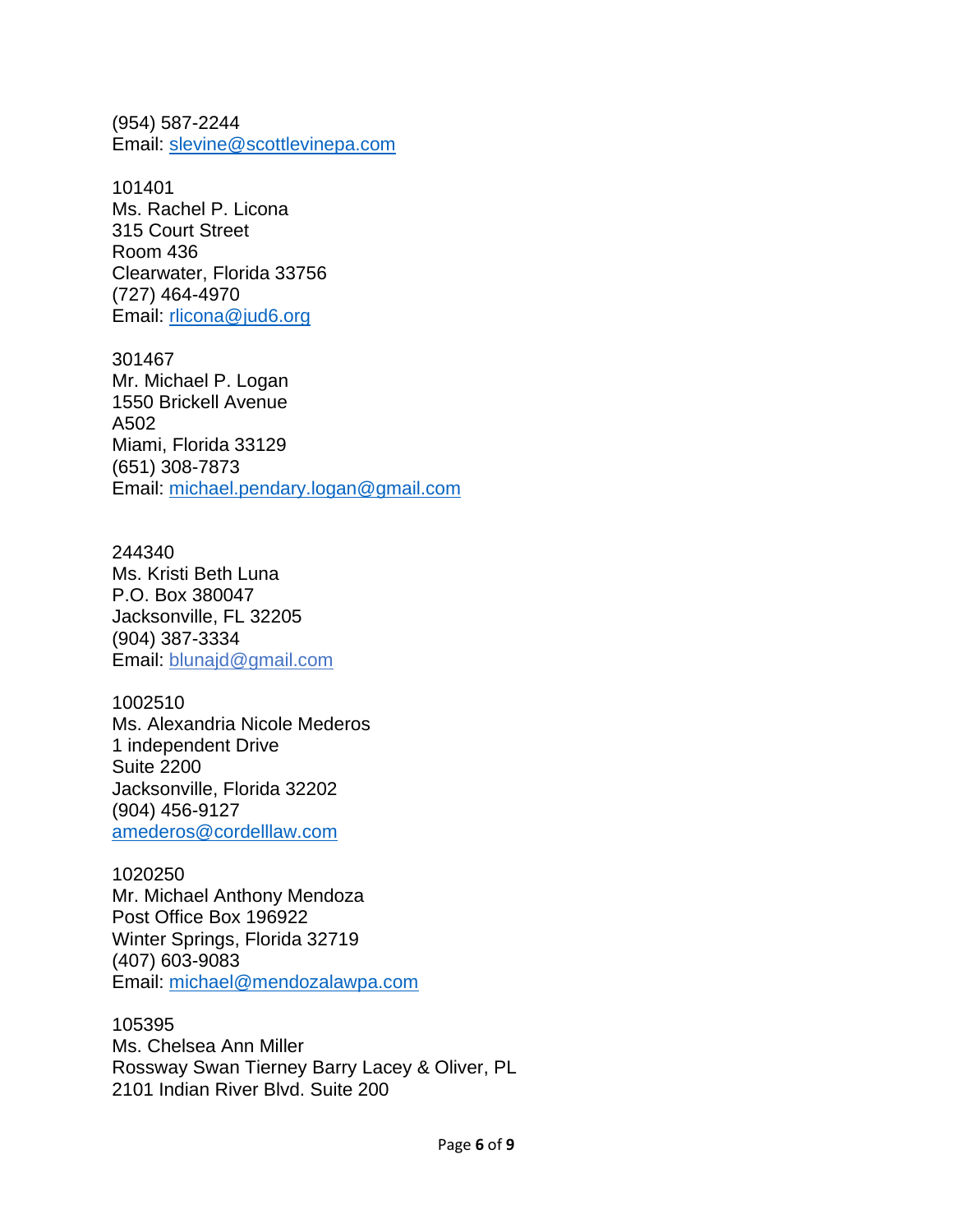Vero Beach, FL 32960-7701 (772) 231-4440 Fax: (772) 231-4430 Email: [cmiller@rosswayswan.com](mailto:cmiller@rosswayswan.com)

72617 Ms. Christie Lou Mitchell 4700 Millenia Blvd. Suite 175 Orlando, Florida 32839 (407) 505-4270 Email: [christie@CLMLegal.com](mailto:christie@CLMLegal.com)

121275 Ms. Tiffany N. Mody Birnbaum, Lippman & Gregoire, PLLC 1301 E. Broward Blvd. Suite 230 Fort Lauderdale, Fl 33301 (954) 617-2300 Email: [tnm@kblglaw.com](mailto:tnm@kblglaw.com)

97312 Ms. Maria Obradovich 1302 N. 9<sup>th</sup> Street Suite 400 Tampa, Florida 33605 (813) 232-1222 Email: [mobradovich@bals.org](mailto:mobradovich@bals.org)

1003094 Ms. Jennifer Patti Brodie & Friedman, P.A. 1675 N. Military Trail Suite 550 Boca Raton, Florida 33486 (954) 218-3085 Email: [Jennifer@brodiefriedman.com](mailto:Jennifer@brodiefriedman.com)

0156175 The Honorable Frederick L. Pollack 315 Court Street Room 413 Clearwater, Florida 33765 (727) 464-3594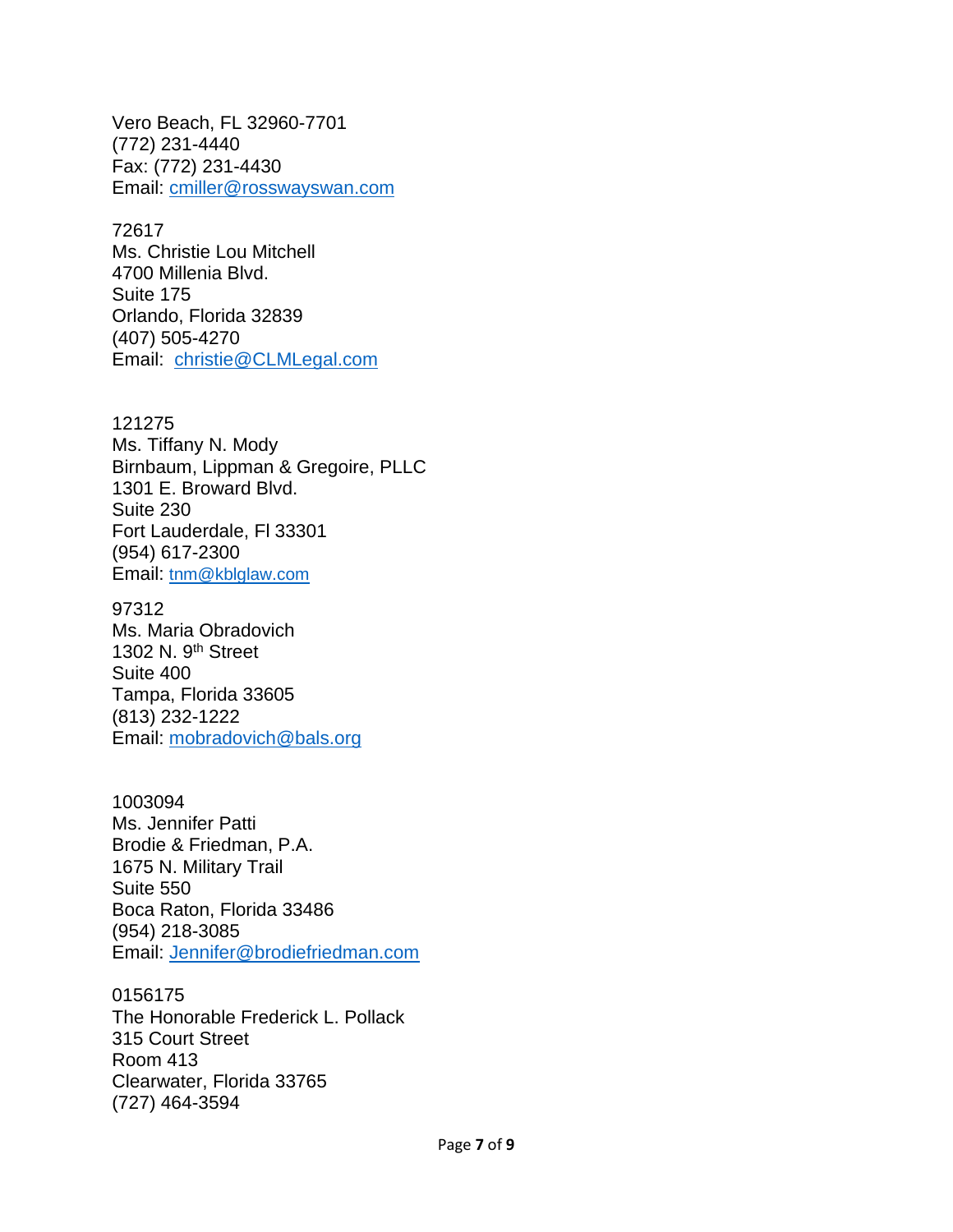Email: [fpollack@jud6.org](mailto:fpollack@jud6.org)

0054481 Mr. Pascale Reid 2051 Dr. Martin Luther King Jr., Blvd. Suite 101 Riviera Beach, Florida 33404 (561) 820-8902 Email: [Pascale.reid@frls.org](mailto:Pascale.reid@frls.org)

125289 Mr. Seth Rutman Rafool, LLC 2665 S. Bayshore Dr. Suite 1204 Miami, FL 33133 (305) 567-9400 Email: [rutman@rafool.com](mailto:rutman@rafool.com)

88817 Mr. Mark Eugene Sawicki Mark E. Sawicki, P.A 1323 SE 3rd Ave Fort Lauderdale, FL 33316-1907 (954) [458-0005](tel:954-458-0005) Email[:mark@sawickilaw.com](mailto:mark@sawickilaw.com)

865672 Ms. Robin J. Scher 11911 U.S. Highway 1, Ste 201-32 North Palm Beach, FL 33408-2862 (561) 626-5640 Email: [rjs@flafamilylawfirm.com](mailto:rjs@flafamilylawfirm.com)

557528 Mr. Philip Julius Schipani 1605 Main Street, Ste 608 Sarasota, FL 34236-5865 (941) 366-8333 Email: [phil@manasotalawyer.com](mailto:phil@manasotalawyer.com)

106158 Ms. Kristin E. Scully 707 W. Swann Avenue Tampa, Florida 3366